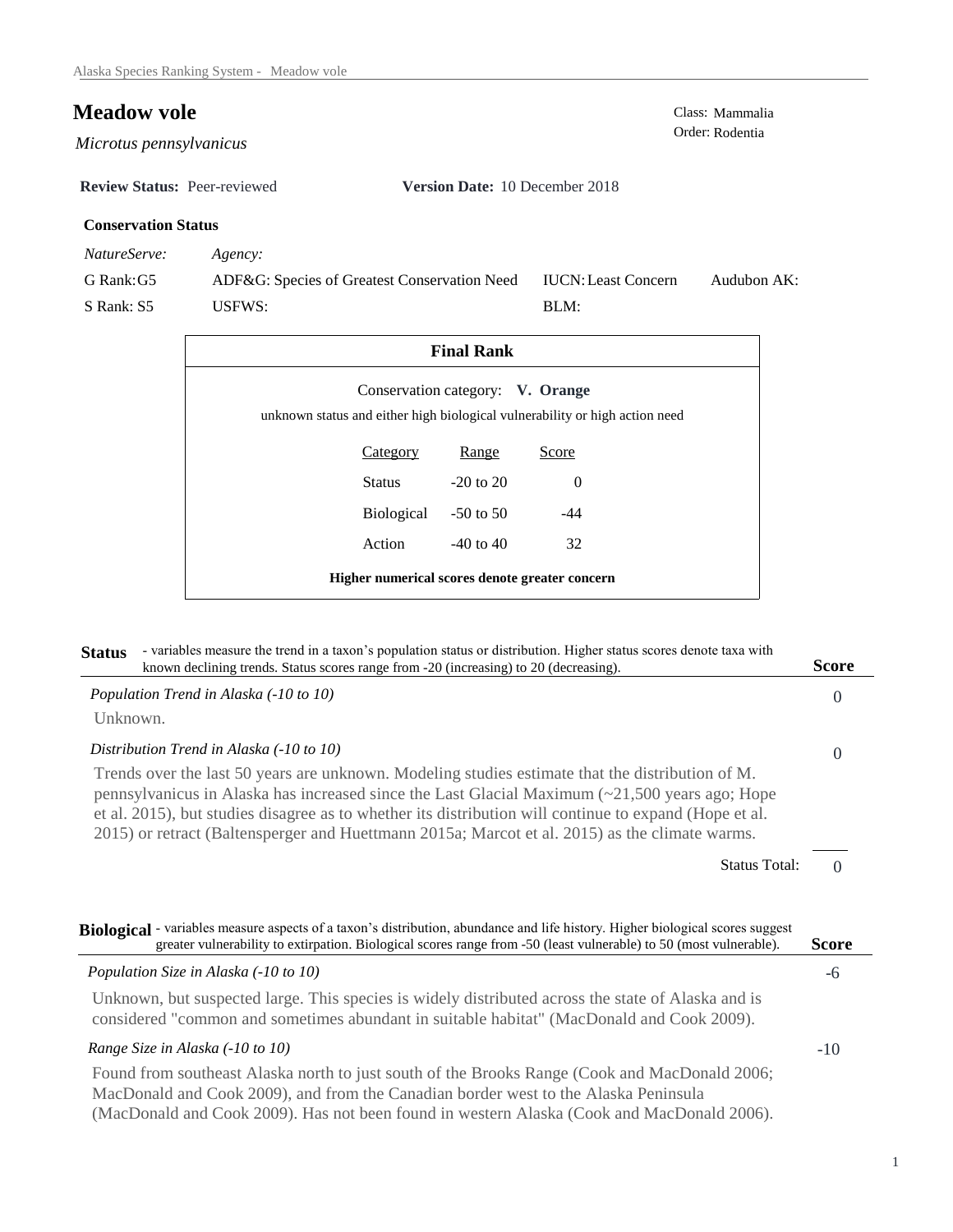| Estimated range size is $>400,000$ sq. km.                                                                                                                                                                                                                                                                                                                                                                                                                                                                                   |              |
|------------------------------------------------------------------------------------------------------------------------------------------------------------------------------------------------------------------------------------------------------------------------------------------------------------------------------------------------------------------------------------------------------------------------------------------------------------------------------------------------------------------------------|--------------|
| Population Concentration in Alaska (-10 to 10)                                                                                                                                                                                                                                                                                                                                                                                                                                                                               | $-10$        |
| Does not concentrate.                                                                                                                                                                                                                                                                                                                                                                                                                                                                                                        |              |
| Reproductive Potential in Alaska                                                                                                                                                                                                                                                                                                                                                                                                                                                                                             |              |
| Age of First Reproduction (-5 to 5)                                                                                                                                                                                                                                                                                                                                                                                                                                                                                          | $-5$         |
| $<$ 2 years (Reich 1981).                                                                                                                                                                                                                                                                                                                                                                                                                                                                                                    |              |
| Number of Young (-5 to 5)                                                                                                                                                                                                                                                                                                                                                                                                                                                                                                    | $-3$         |
| Average litter size is 4 to 6 with a range from 1 to 11 (Reich 1981; Krebs and Wingate 1985). In<br>southern Yukon, Krebs and Wingate (1985) recorded a mean of 4.5 litters per female per year<br>$(range: 3.1 - 5.2).$                                                                                                                                                                                                                                                                                                     |              |
| Ecological Specialization in Alaska                                                                                                                                                                                                                                                                                                                                                                                                                                                                                          |              |
| Dietary $(-5 \text{ to } 5)$                                                                                                                                                                                                                                                                                                                                                                                                                                                                                                 | $-5$         |
| Flexible, herbivorous diet consisting of graminoids, forbs, fungi, lichen, rhizomes, and bulbs<br>(Bergeron and Juillet 1979; Gates and Gates 1980; Reich 1981; Bangs 1984; Bergeron and Jodoin<br>1994; O'Brien et al. 2018). A study in Quebec, Canada found that meadow voles consumed 35 of<br>45 plants that were present in the study area (Bergeron and Juillet 1979). Stable isotope analyses<br>suggest a diet rich in invertebrates or fungi, but additional studies are needed (Baltensperger et al.<br>$2015$ ). |              |
| Habitat $(-5 \text{ to } 5)$                                                                                                                                                                                                                                                                                                                                                                                                                                                                                                 | $-5$         |
| Found in a variety of habitats including mixedwood forests, shrubland, marshes, grassland, and<br>tundra with a high amount of low-lying cover (forbs, grasses, shrubs); often found near bodies of<br>water (Reich 1981; Krebs and Wingate 1985; Cook and MacDonald 2006; Craig et al. 2015 and<br>references therein). Appears largely unaffected by clearcutting and wildfires (Sullivan et al. 1999;<br>Craig et al. 2015).                                                                                              |              |
| <b>Biological Total:</b>                                                                                                                                                                                                                                                                                                                                                                                                                                                                                                     | $-44$        |
| Action - variables measure current state of knowledge or extent of conservation efforts directed toward a given taxon.<br>Higher action scores denote greater information needs due of lack of knowledge or conservation action. Action<br>scores range from -40 (lower needs) to 40 (greater needs).                                                                                                                                                                                                                        | <b>Score</b> |
| Management Plans and Regulations in Alaska (-10 to 10)                                                                                                                                                                                                                                                                                                                                                                                                                                                                       | 10           |
| Voles are listed as unclassified game in Alaska with no closed season or bag limits (ADFG 2020a).                                                                                                                                                                                                                                                                                                                                                                                                                            |              |
| Knowledge of Distribution and Habitat in Alaska (-10 to 10)                                                                                                                                                                                                                                                                                                                                                                                                                                                                  | 2            |
| Widespread throughout much of Alaska (ARCTOS 2016), but recent surveys in northwestern Alaska<br>indicate that our knowledge of this species' distribution remains incomplete (Cook and MacDonald<br>2006). Habitat associations have been described by Cook and MacDonald (2006) and distribution<br>models have been developed (Baltensperger and Huettmann 2015a; Hope et al. 2015; Marcot et al.<br>$2015$ ).                                                                                                            |              |
| Knowledge of Population Trends in Alaska (-10 to 10)<br>Not currently monitored.                                                                                                                                                                                                                                                                                                                                                                                                                                             | 10           |
|                                                                                                                                                                                                                                                                                                                                                                                                                                                                                                                              |              |

## *Knowledge of Factors Limiting Populations in Alaska (-10 to 10)*

 $\overline{a}$ 

Little is known about the population dynamics of the meadow vole in Alaska. Elsewhere in North America, meadow voles exhibit interannual population fluctuations, but the frequency appears to be erratic rather than cyclical (Krebs and Wingate 1985; Getz et al. 1987). In southwestern Yukon,

10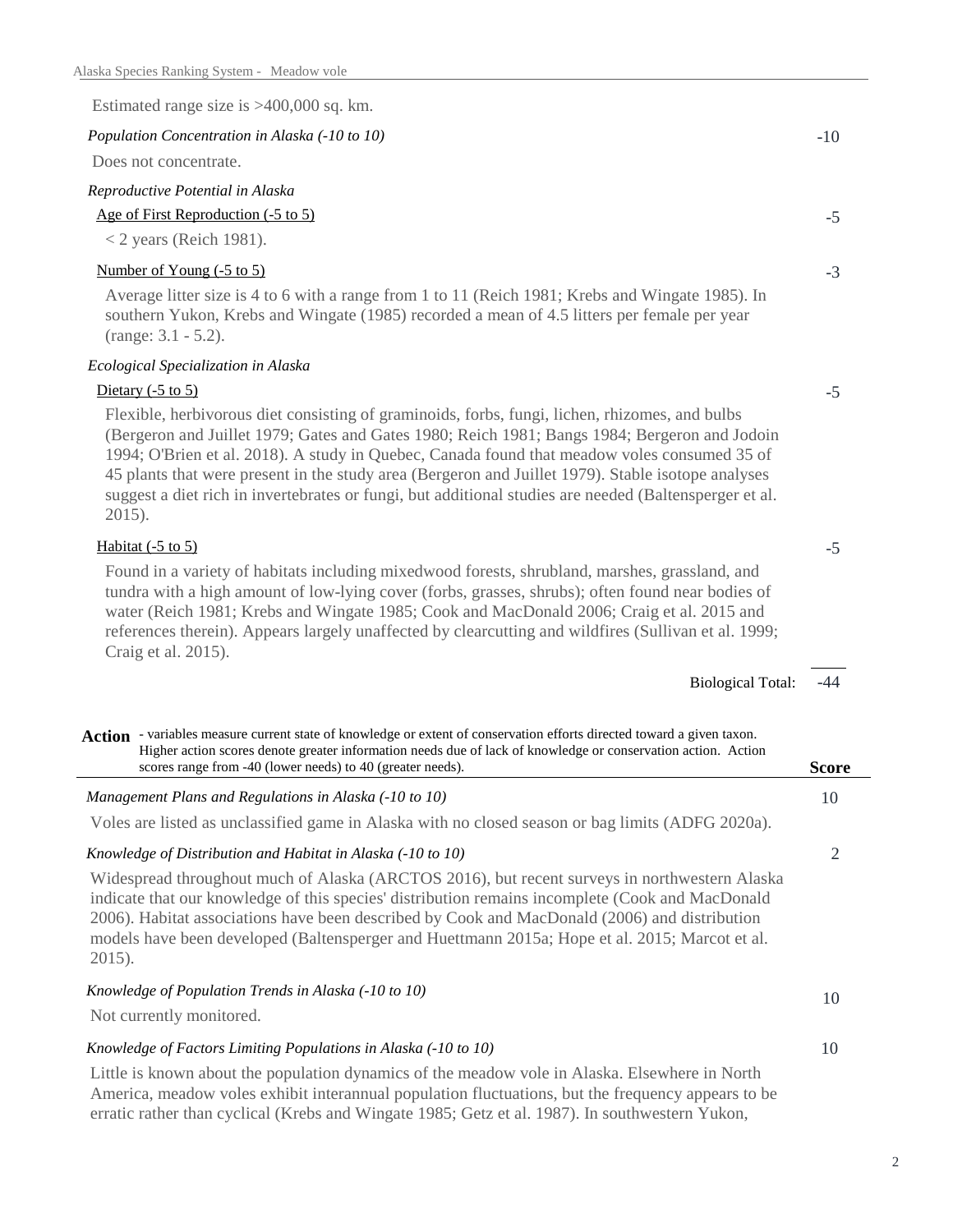interspecific competition does not appear to be an important driver (Galindo and Krebs 1985b). Instead, population densities were correlated with the abundance of berries the previous year; however, because M. pennsylvanicus is not known to consume berries, the relationship is likely suggesting that another variable (still unknown, but likely climate-related) is underlying the observed correlation (Krebs et al. 2010). Several other factors have been proposed including predation risk, forage availability, female territoriality, maternal effects, and parasites (Boonstra and Rodd 1983; Mihok et al. 1985; Boonstra and Boag 1987; Jones 1990; Hall et al. 1991; Dehn et al. 2017). It is unclear whether climate change will lead to a contraction (Baltensperger and Huettmann 2015a; Marcot et al. 2015) or expansion (Hope et al. 2015) of this species' range in Alaska.

Additional research is needed to review subspecies designations. Jackson (2016) conducted a continent-wide assessment of M. pennsylvanicus. He suggested that eastern and western North American populations should be considered different species: M. drummondii for western populations and M. pennsylvanicus for eastern populations. His findings also lend support to the unique status of individuals from Admiralty Island (M. p. admiraltiae) and from Kadin Island and the southeast mainland (M. p. rubidus; Jackson 2016).

> 32 Action Total:

Supplemental Information - variables do not receive numerical scores. Instead, they are used to sort taxa to answer specific biological or management questions.

| Harvest:                            | Not substantial   |
|-------------------------------------|-------------------|
| <b>Seasonal Occurrence:</b>         | Year-round        |
| <b>Taxonomic Significance:</b>      | Monotypic species |
| % Global Range in Alaska:           | ${<}10\%$         |
| % Global Population in Alaska: <25% |                   |
| Peripheral:                         | Nο                |

## **References**

Alaska Department of Fish and Game (ADFG). 2020a. 2020-2021 Alaska hunting regulations. Alaska Department of Fish and Game. Juneau, AK, USA.

ARCTOS. 2016. ARCTOS database: Fish, amphibian, mammal, bird and reptile collections. University of Alaska Museum of the North, Fairbanks, AK, USA. Available online: http://arctos.database.museum/

Baltensperger, A. P., and F. Huettmann. 2015a. Predicted shifts in small mammal distributions and biodiversity in the altered future environment of Alaska: an open access data and machine learning perspective. PLoS ONE 10(7):e0132054. DOI: 10.1371/journal.pone.0132054

Baltensperger, A. P., F. Huettmann, J. C. Hagelin, and J. M. Welker. 2015. Quantifying trophic niche spaces of small mammals using stable isotopes ( $\delta$ 15 N and  $\delta$ 13 C) at two scales across Alaska. Canadian Journal of Zoology 93(7):579–588. DOI: 10.1139/cjz-2015-0025

Bangs, E. E. 1984. Summer food habits of voles, Clethrionomys rutilus and Microtus pennsylvanicus, on the Kenai Peninsula, Alaska. Canadian Field-Naturalist 98(4):489-492.

Bergeron, J.-M., and L. Jodoin. 1994. Comparison of food habits and of nutrients in the stomach contents of summer- and winter-trapped voles (Microtus pennsylvanicus). Canadian Journal of Zoology 72(1):183–187. DOI: 10.1139/z94-023

Bergeron, J.-M., and J. Juillet. 1979. L'alimentation estivale du campagnol des champs, Microtus pennsylvanicus, Ord. Canadian Journal of Zoology 57(10):2028–2032. DOI: 10.1139/z79-267

Boonstra, R., and P. T. Boag. 1987. A test of the Chitty hypothesis: inheritance of life-history traits in meadow voles Microtus pennsylvanicus. Evolution 41(5):929–947. DOI: 10.1111/j.1558-5646.1987.tb05868.x